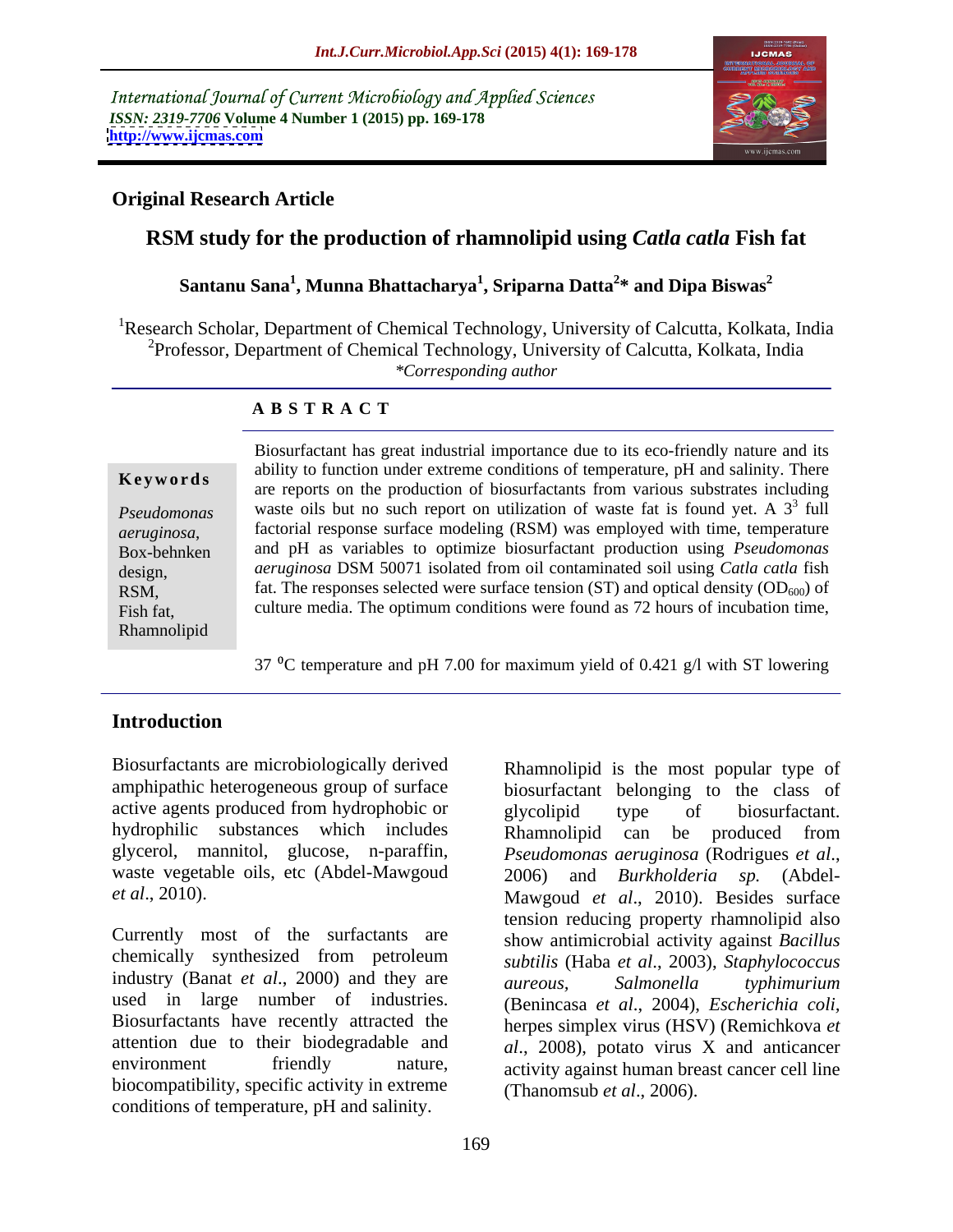Unfortunately biosurfactant cannot compete **Materials and Methods** with synthetic surfactants due to their higher<br>Materials production cost. Hence attempts are being made to reduce the production cost of biosurfactants utilizing waste materials as local market. Waste Frying Oil was media substrate such as waste vegetable oil collected from restaurants. Chemicals and (Haba *et al*., 2000), soybean soapstock solvents were of LR grade and purchased waste (Nitschke *et al*., 2005), sunflower soapstock waste, various oil refinery wastes (Bednarski *et al*., 2004), potato process effluents and waste materials produced best biosurfactant producing during the processing of cereals, pulses and **microorganism** molasses (Mukherjee *et al.*, 2006). Animal fat and plant derived fatty substances may

temperatures of 32  $\degree$ F to 150  $\degree$ F and hence

create problem in pipes and sewers in cold countries during their disposal (Wright- Pierce, 2006). These fats can be used for the production of biosurfactant by microbial degradation which is also cheaper than vegetable oils. Till date only Deshpande and Daniels (1995) claimed that *Candida bombicola* can grow on animal fat and produce sophorolipid. So, animal fat could<br>be a good alternative to vegetable oils<br> $y/y$  bacterial suspension of OD<sub>600</sub> - 0.5 was be a good alternative to vegetable oils  $v/v$  bacterial suspension of OD<sub>600</sub> - 0.5 was remaining still unexplored as a substrate for production of biosurfactant.

*Catla catla* fish fat is a widely used, cheap fish in West Bengal and its fatty acid composition is already established by was centrifuged at  $9000 \times g$  (REMI, R24) Menon *et al.* (2010). We, therefore, aimed to for 20 minutes and the ST of the cell and fat utilize it as a substrate for production of free supernatant was measured (Garland et biosurfactant using microbes isolated from al. 2003) using digital tensiometer different fat contaminated sites of the city. A *Pseudomonas sp*. capable of rhamnolipid production was isolated. To obtain the (Dataphysics DCAT-11, Germany) at 30 °C. maximum production of rhamnolipid, culture conditions were optimized by RSM using fat from a commonly used fish *Catla* Bacterial growth was measured by

#### **Materials and Methods**

#### **Materials**

Fish fat of *Catla catla* was procured from collected from restaurants. Chemicals and from local suppliers.

#### **Isolation, identification and screening of best biosurfactant producing microorganism**

solidify or become viscous between the isolated from fat contaminated soils of A biosurfactant producing bacteria was market place in Kolkata, and it was identified by 16S rRNA sequencing. Isolation and media optimization study were carried out using Bushnell Haas media containing  $(g/l)$ : KH<sub>2</sub>PO<sub>4</sub> 1, K<sub>2</sub>HPO<sub>4</sub> 1,  $NH_4NO_3$  1,  $MgSO_4$  0.2,  $CaCl_2$  0.02 and FeCl<sub>3</sub> 0.05. The culture was maintained at  $4$ 

C on Nutrient agar media and sub-cultured

every two weeks. Throughout the study 20g/l fat was used as carbon source and 1% used as inoculum.

#### **ST** and OD<sub>600</sub> measurement

After 7 days incubation the culture broth al. 2003) using digital tensiometer

*catla* as the carbon source.  $\qquad \qquad \text{observing OD}_{600}$  after 20 times dilution in a Bacterial growth was measured by colorimeter (CL 157, ELICO).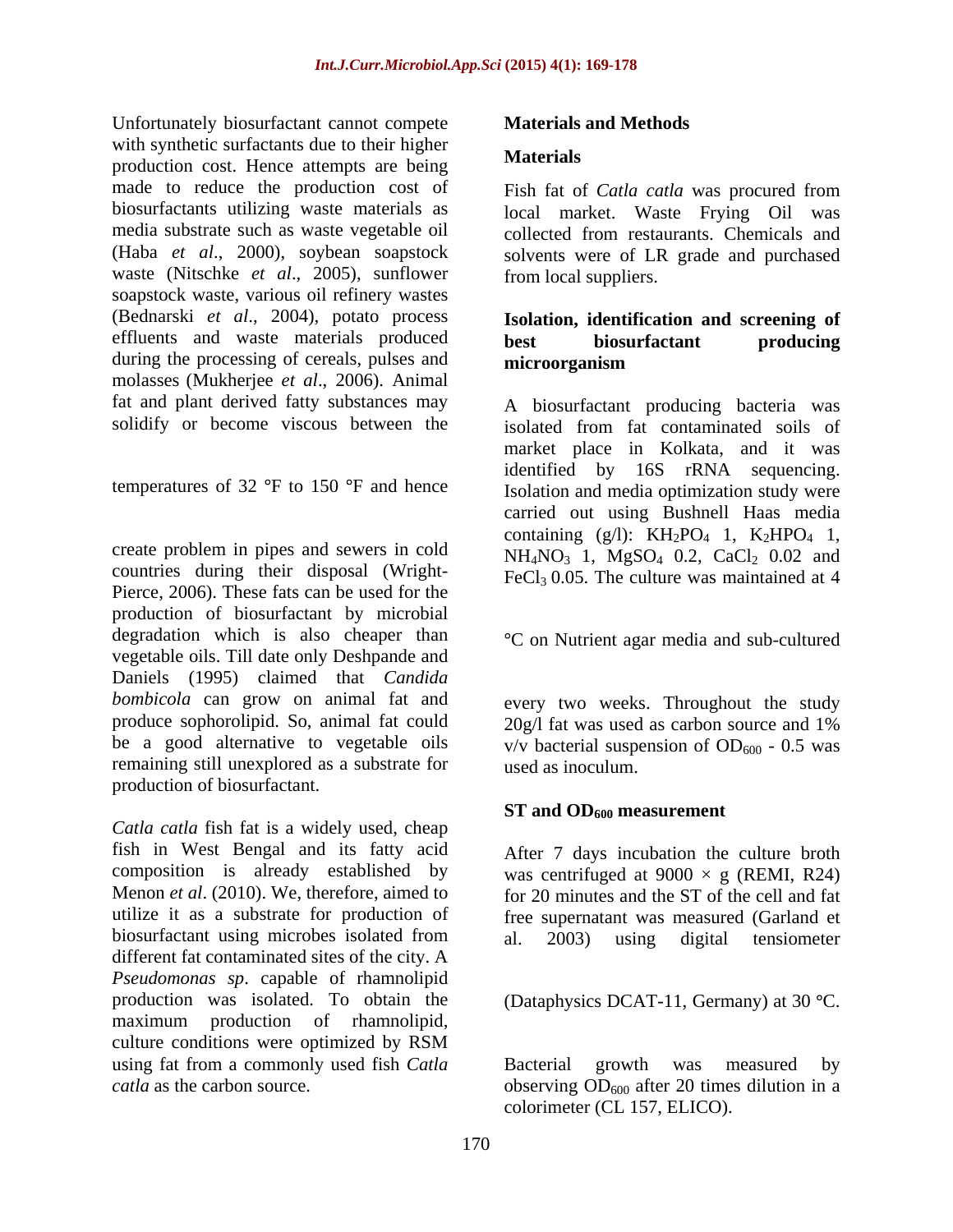## **Selection of the parameters for RSM by**

To find the optimum condition for maximum biosurfactant production, fish fat

33 °C, 37 °C, 40 °C and 42 °C) and pH (6, 6.5,

at a time 3 levels of time (48, 72, 96 hours),

temperature (34 $\textdegree$ C, 37 $\textdegree$ C, 40 $\textdegree$ C) and pH (6,

# **Optimization of the culture conditions**

Box-Behnken design (Annadurai *et al*., 2008) was used for screening media components to evaluate their effects and mutual interaction on ST reduction and  $OD<sub>600</sub>$ . Three levels factorial design was used to optimize the physical conditions for biosurfactant production using the software Design of Experiments (DOE++, Trial Version 8.0.7.1, Stat-Ease, Minneapolis, USA). A total of 15 experiments were designed to evaluate the regression coefficient. The responses of the culture media i.e. ST and  $OD_{600}$  were taken as  $R_1$ 

#### **Extraction of the biosurfactant**

**Optimization Studies** The supernatant was acidified to pH 2 with

**varying one factor at a time** concentrated HCl and kept overnight at 4<sup>o</sup>C.

was under a wide variation of culture for 30 minute. The precipitate was dissolved conditions like incubation time (12, 18, 24, in de-ionized water and further extracted 48, 72 and 120 hours), temperature (30°C, evaporated in a rotary evaporator (EYELA, Next day it was centrifuged at  $15,000 \times g$ with two volumes of chloroform and methanol  $(2:1 \text{ v/v})$ . The organic phase was Rikakikai Co. Ltd., Tokyo, Japan) to isolate the crude biosurfactant.

#### **Characterizations of crude biosurfactant**

7, 7.5 and 8). From the results of one factor For identification of the Rhamnolipid biosurfactant, Molisch's test (Dubois *et al.*, 1956), Orcinol-test (Chandrasekaran and Bemiller, 1980) and FTIR (Jasco, FT/IR- 6300, USA) analysis were carried out in the  $4000-400$  cm<sup>-1</sup> spectral region.

#### **Study of biosurfactant production kinetics**

7, and 8) were chosen. The kinetic studies of the biosurfactant **using Box-Behnken Design** measuring surface tension, biomass count production were performed at optimized culture conditions up to 96 hours by and biosurfactant yield rate.

### **Result and Discussion**

#### **Isolation and Identification of fish fat degrading microorganism**

and  $R_2$ .  $a$ <sup>a</sup> *aeruginosa*  $DSM$   $50071$  (Gene Bank From the large number of isolated bacterial strains, an aerobic, rod shaped Gram negative bacteria C2 was finally selected for its best fish fat (20 g/l) degrading efficiency (39%) and ST lowering capacity. 16S rRNA gene sequencing showed similarity of the isolated C2 strain with *Pseudomonas aeruginosa* DSM 50071 (Gene Bank Accession no. NR 026078).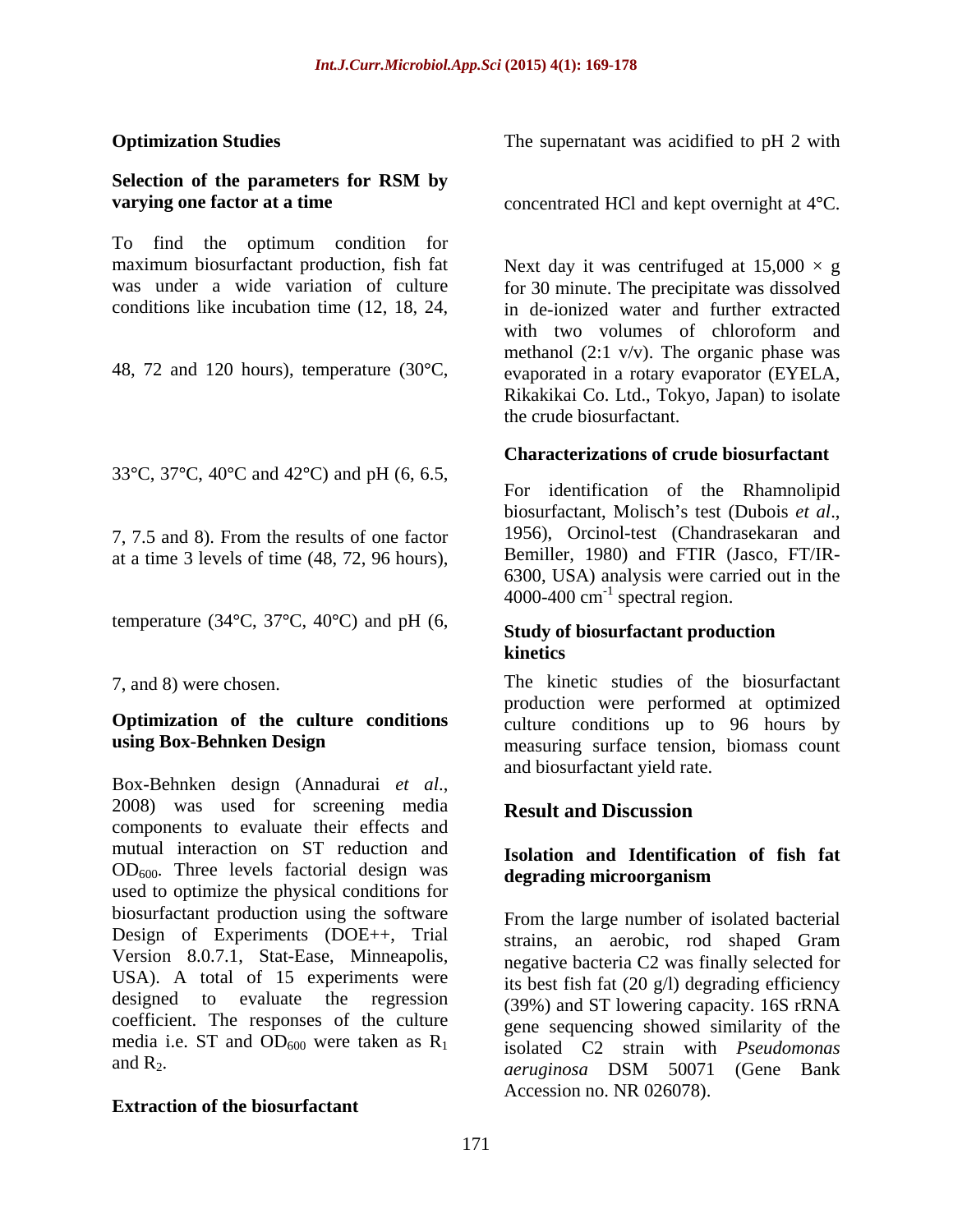Using C2 strain the two responses ST using the Box-Behnken design and compared with the predicted value as on the  $OD_{600}$ . presented in Table 1.

The equation and the ANOVA tables obtained after regression analysis using the

 $ST = +31.58 - 0.72*(A) + 0.21*(B) - 2.17*$ (C) - 0.61\* (A) \* (B) + 1.22\* (A) \* (C) - $0.64*(B)*(C) + 2.05*(A)<sup>2</sup> + 1.96*(B)<sup>2</sup> +$  $4.66*(C)^2$ 

 $OD_{600} = +0.49 + 7.500e^{-3}$ \* (A) + 0.021<sup>\*</sup> (B)  $-3*(4) + 0.021*(D)$  $*(A) + 0.021*(B)$  $+$  0.12\* (C) + 0.038\* (A) \* (B) - 0.022\*  $(A)*(C) - 0.074*(B)*(C) - 0.18*(A)^{2}$ 

Where, A, B, and C are the coded levels of

time (hr), temperature  $({}^{\circ}C)$  and pH.

From Table 2 we find that the model F-value of 39.12 is significant. Here A, C (time and pH), AC, A2, B2, C2 (quadratic components of three variables) have significant effect on the ST lowering capability. And the regression co-efficient  $R = 0.9929$ . lowering (31.30 mN/m) effect and OD<sub>600</sub>

From Table 3 we find that the model F-value of 17.61 is significant. In this case C (pH), BC, A2, B2, C2 (squared variables) show significant effect on  $OD_{600}$ . The coefficient<br>of variation 16.29 signifies that the model Effect of pH of variation 16.29, signifies that the model shows dependability and the regression co efficient R was 0.9846.<br>The optimum pH range for the RSM was

The effects of the interaction of any two

**Optimization of process parameters** variables (third having coded value 0) upon lowering and OD<sub>600</sub> were observed at three between the three factors *i.e.* time, different levels of time, temperature and pH temperature and pH and their effect on ST (Fig. 1). The optimum condition for the best lowering capability is shown in Fig. 2A, 2B, ST reduction and the  $OD_{600}$  were determined and 2C. Similarly Fig. 2D, 2E and 2F biosurfactant production were plotted in all the possible directions. The interaction illustrated the interactive effect of the factors on the  $OD_{600}$ .

#### **Effect of time**

Design Expert software is as follows: for optimization study was found to be From Fig. 1a the range of incubation time between 48 hrs to 96 hrs. The minimum ST of 31.30 mN/m and the  $OD_{600}$  were observed after 72 hour incubation time and

at  $37 \text{ °C}$  temperature (Fig. 2A and 2D).

 $(0.085*(B)^2 - 0.12*(C)^2)$  rhamnolipid type biosurfactant production Sahoo *et al*. (2011) have optimized the from *Pseudomonas aeruginosa* OCD<sub>1</sub> using n-Octadecane at 96 hour incubation.

#### **Effect of temperature**

The optimum temperature range for RSM was chosen from the Fig. 1b within the

range 34  $\degree$ C to 40  $\degree$ C. The maximum ST

was observed at  $37 \text{ °C}$  (Fig. 2B and 2E).

### **Effect of pH**

The optimum pH range for the RSM was from pH  $6.00$  to  $8.00$  (Fig. 1c). The three dimensional plot of Fig. 2C and 2F represent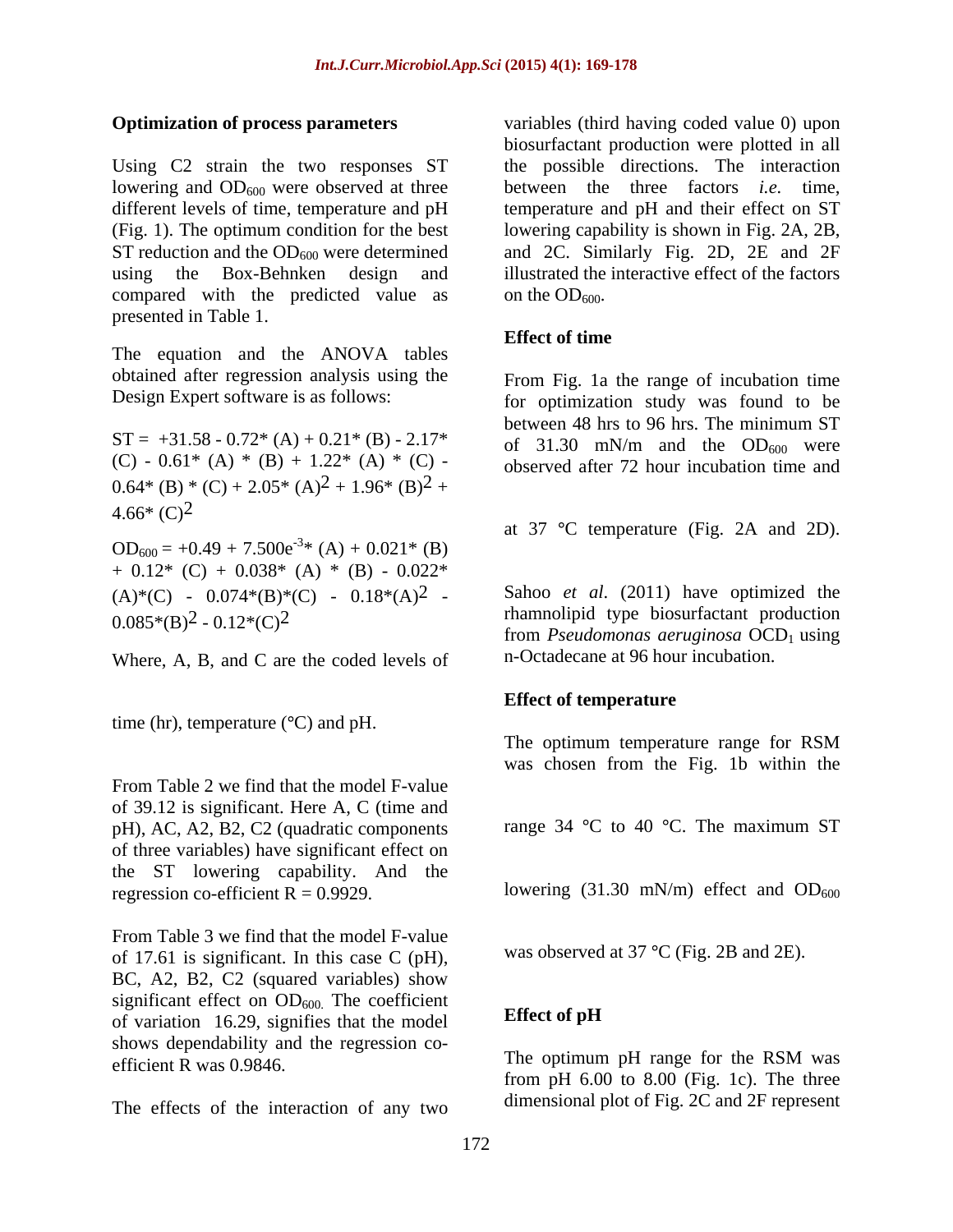that the optimum pH is 7.00. This result is 47T2 NCIB 40044. *al.* (2010).

The Molisch's test and Orcinol test indicated Fig. 4 shows the ST reduction, biomass and the sugar moieties present in the rhamnolipid production at 12 hours interval biosurfactant may be rhamnose and hence up to 96 hours under optimum culture the isolated biosurfactant could be condition. The ST dropped rapidly and rhamnolipid. FT-IR analysis also confirmed reached its maximum of 31.57 mN/m after the presence of rhamnose and long hydrocarbon chains. Fig. 3 shows concentration reached 0.421 g/l. After 72 absorbance bands at 2921, 2852, 1461 cm<sup>-1</sup> hours, the ST of the culture media slightly and 1375 cm<sup>-1,</sup> which may be due to the C-H increased probably due to production of stretching of  $-CH_2$  and  $-CH_3$  groups. C-O secondary metabolites which could interfere stretching bands rising from ester and carboxylic groups were found at  $1162 \text{ cm}^{-1}$ -1 **Figure 2 Contract 2 Contract 2 Contract 2 Contract 2 Contract 2 Contract 2 Contract 2 Contract 2 Contract 2 Contract 2 Contract 2 Contract 2 Contract 2 Contract 2 Contract 2 Contract 2** and  $1054$  cm<sup>-1</sup>. The C-H and O-H . The C-H and O-H

supported by Haba *et al*. (2000) using waste found at 1461, 1375 and 1226 cm i.e., in the frying oil as substrate to produce region 1461-1226. Similar results were also rhamnolipid from *Pseudomonas aeruginosa* reported by Sing *et al*. (2013) and Sahoo *et*  deformation due to carbohydrates were *al*. (2010).

#### **Characterization of biosurfactant Biosurfactant production kinetics**

reached its maximum of 31.57 mN/m after 72 hours incubation when the biosurfactant with the ST lowering property.

|             | <b>Factors</b>            |      | ST(mN/m) |                | OD <sub>600</sub> |                |
|-------------|---------------------------|------|----------|----------------|-------------------|----------------|
| Run Time    |                           | pН   | Exp      | <b>Predict</b> | Exp               | <b>Predict</b> |
| (hr)        |                           |      |          |                |                   |                |
|             | <b>Temp</b> $(^{\circ}C)$ |      |          |                |                   |                |
|             |                           |      |          |                |                   |                |
| 48.00       | 34.00                     | 7.00 | 35.62    | 35.48          | 0.24              | 0.23           |
| 96.00       | 34.00                     | 7.00 | 35.10    | 35.26          | 0.15              | 0.17           |
| 48.00       | 40.00                     | 7.00 | 37.28    | 37.12          | 0.22              | 0.20           |
| 96.00       | 40.00                     | 7.00 | 34.31    | 34.45          | 0.28              | 0.29           |
| 48.00       | 37.00                     | 6.00 | 42.72    | 42.40          | 0.050             | 0.033          |
| 96.00       | 37.00                     | 6.00 | 39.15    | 38.52          | 0.14              | 0.093          |
| 48.00       | 37.00                     | 8.00 | 34.98    | 35.61          | 0.28              | 0.33           |
| 96.00       | 37.00                     | 8.00 | 36.28    | 36.61          | 0.28              | 0.30           |
| 72.00       | 34.00                     | 6.00 | 39.05    | 39.52          | 0.040             | 0.068          |
| 72.00<br>10 | 40.00                     | 6.00 | 40.73    | 41.22          | 0.22              | 0.26           |
| 72.00       | 34.00                     | 8.00 | 36.94    | 36.45          | 0.50              | 0.46           |
| 72.00<br>12 | 40.00                     | 8.00 | 36.05    | 35.58          | 0.39              | 0.36           |
| 72.00<br>13 | 37.00                     | 7.00 | 31.65    | 31.58          | 0.50              | 0.49           |
| 72.00<br>14 | 37.00                     | 7.00 | 31.30    | 31.58          | 0.50              | 0.49           |
| 72.00<br>15 | 37.00                     | 7.00 | 31.78    | 31.58          | 0.47              | 0.49           |

**Table.1** Experimental plan for optimization of ST and OD600 using Box-Behnken design

Legend: ST: Surface tension; mN/m: milinewton per meter; OD600: Optical density at 600 nm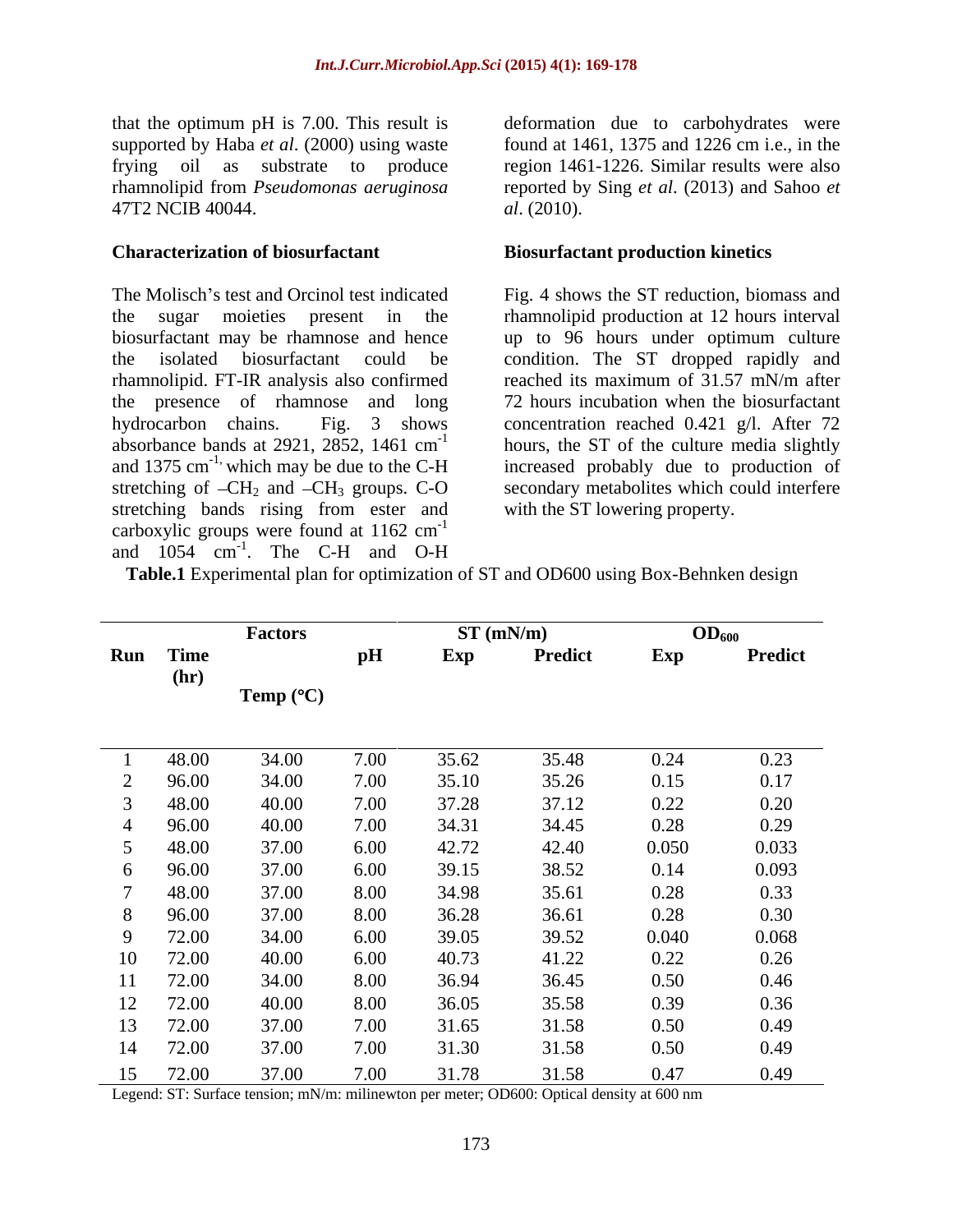| <b>Source</b>                 | Sum of         | df | <b>Mean</b>   | <b>F</b> Value | p-value    |                 |
|-------------------------------|----------------|----|---------------|----------------|------------|-----------------|
|                               | <b>Squares</b> |    | <b>Square</b> |                | (Prob > F) |                 |
| Model                         | 150.36         |    | 16.71         | 39.12          | 0.0004     | significant     |
| A-Time                        | 4.14           |    | 4.14          | 9.70           | 0.0264     |                 |
| <b>B-Temperature</b>          | 0.34           |    | 0.34          | 0.80           | 0.4108     |                 |
|                               | 37.82          |    | 37.82         | 88.57          | 0.0002     |                 |
| $C$ -pH<br>AB                 | 1.50           |    | 1.50          | 3.50           | 0.1202     |                 |
| $\mathbf{A}\mathbf{C}$        | 5.93           |    | 5.93          | 13.88          | 0.0136     |                 |
| $\operatorname{BC}$           | 1.65           |    | 1.65          | 3.85           | 0.1068     |                 |
| $\mathbb{A}^2$                | 15.47          |    | 15.47         | 36.22          | 0.0018     |                 |
| $B^2$                         | 14.12          |    | 14.12         | 33.08          | 0.0022     |                 |
| $C^2$                         | 80.25          |    | 80.25         | 187.93         | < 0.0001   |                 |
| Residual                      | 2.14           |    | 0.43          |                |            |                 |
| Lack of Fit                   | 2.01           |    | 0.67          | 10.64          | 0.0871     | not significant |
| Legend: CV 1.81; $R^2$ 0.9860 |                |    |               |                |            |                 |

**Table.2** Analysis of variance for ST lowering capacity by P. aeruginosa DSM 50071

| <b>Source</b>       | Sum of<br><b>Squares</b>      | df | <b>Mean</b><br>Square       |       | p-value<br>Value $(Prob > F)$ |             |
|---------------------|-------------------------------|----|-----------------------------|-------|-------------------------------|-------------|
| Model               | 0.34                          | 9  | 0.037                       | 17.61 | 0.0028                        | significant |
| A-Time              | $<\!\!0.45\!\!\times\!\!10^4$ |    | $0.45\times10^{-4}$         | 0.21  | 0.6643                        |             |
| $B-$<br>Temperature | $< 0.3403 \times 10^{-3}$     |    | $0.3403\times10^{-3}$       | 1.61  | 0.2609                        |             |
| $C$ -pH             | 0.12                          |    | 0.12                        | 58.39 | 0.0006                        |             |
| AB                  | $< 0.5625 \times 10^{-3}$     |    | $<\!\!0.5625\times10$       | 2.65  | 0.1642                        |             |
| AC                  | $< 0.2025 \times 10^{-3}$     |    | $<0.2025\times10^{-5}$ 0.96 |       | 0.3732                        |             |
| BC                  | 0.022                         |    | 0.022                       | 10.26 | 0.0239                        |             |
| $A^2$               | 0.12                          |    | 0.12                        | 58.68 | 0.0006                        |             |
| $B^2$               | 0.027                         |    | 0.027                       | 12.52 | 0.0166                        |             |
| $C^2$               | 0.051                         |    | 0.051                       | 23.97 | 0.0045                        |             |
| Residual            | 0.011                         |    | 5 $< 0.212 \times 10^{-3}$  |       |                               |             |

| <b>Table.3</b> Analysis of variance for OD600 of P. aeruginosa DSM 50071 |  |  |  |
|--------------------------------------------------------------------------|--|--|--|
|                                                                          |  |  |  |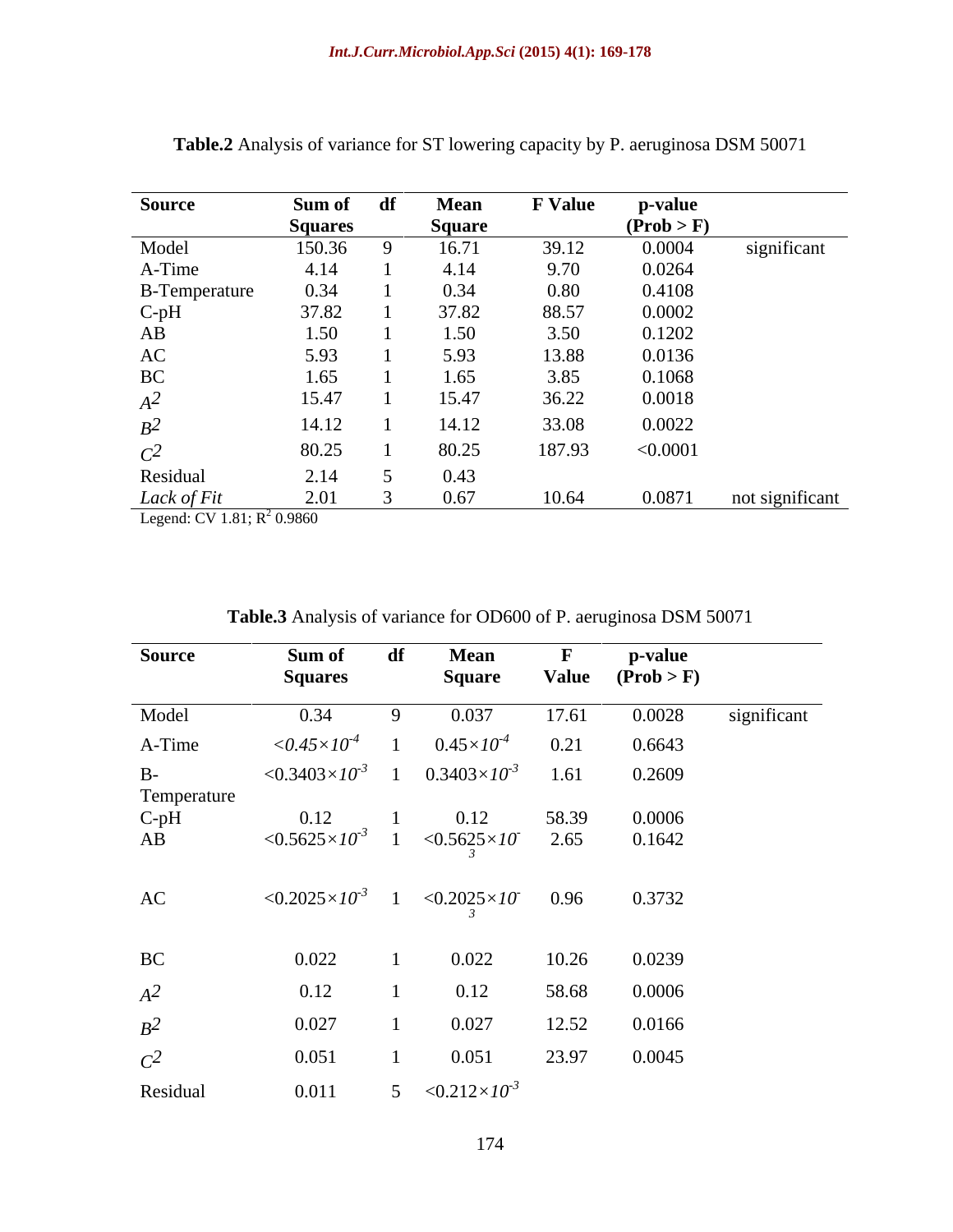#### *Int.J.Curr.Microbiol.App.Sci* **(2015) 4(1): 169-178**

Legend: CV - 16.29;  $R^2$  - 0.9694 - 0.9694

**Fig.1** Effect of variation of (a) time (b) temperature and (c) pH on ST lowering and OD600 in RSM study



38.00

B: Temperature

**B**: Temperature

A: Time

 $34.00 - 48.00$ 

 $_{8.0}$ 

 $\overline{750}$ 

 $C: pH$ 

 $6.50$ 

 $6.00$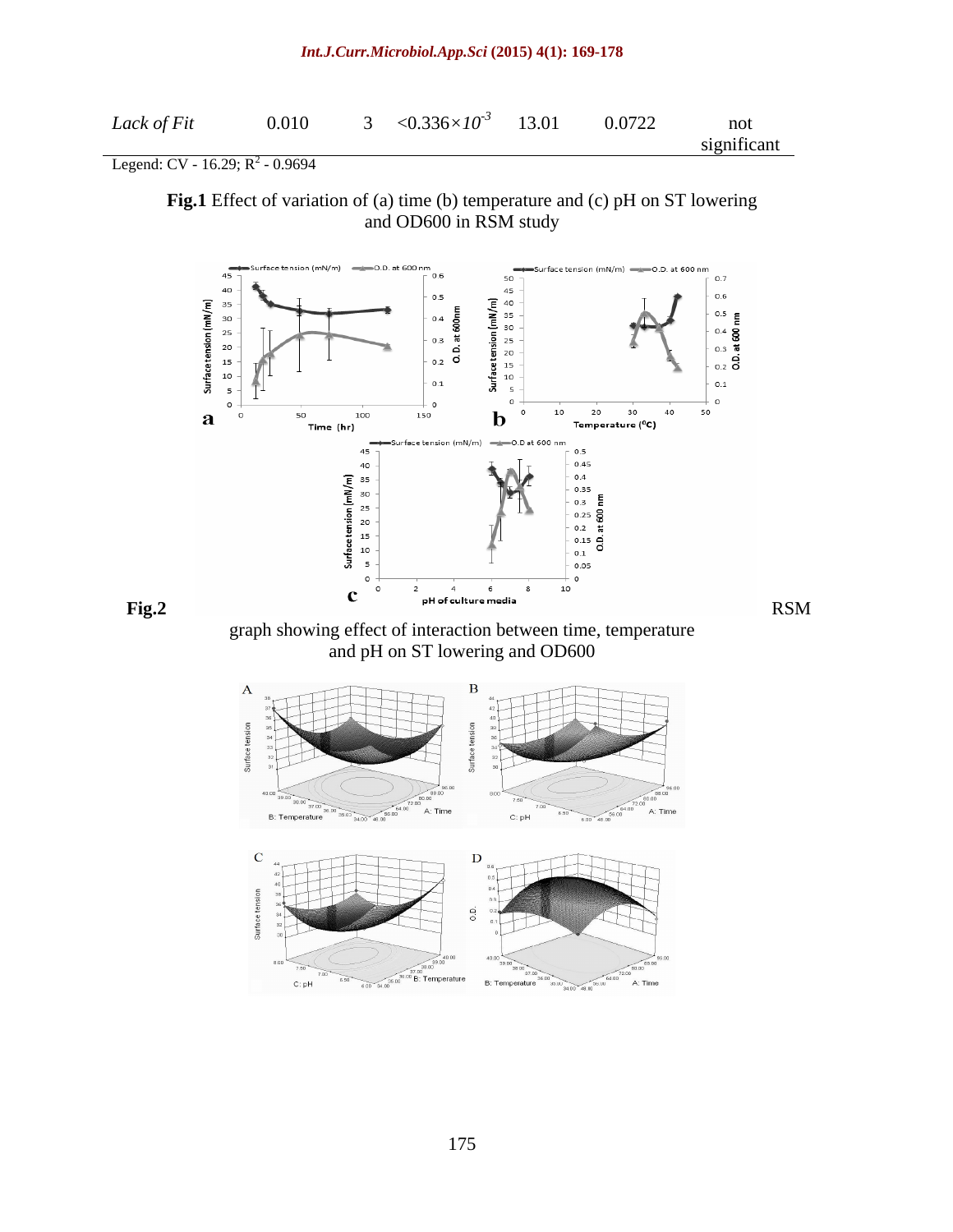

**Fig.3** FT-IR spectrum of the extracted rhamnolipid







This suggests that the rhamnolipid is a during the growth of *Pseudomonas*  primary metabolite (Tabatabaee A *et al*, flourescens Migula 1895-DSMZ on olive 2005) and it is produced during the oil. exponential growth phase. This result is

*flourescens* Migula 1895-DSMZ on olive oil.

also supported by Abouseoud *et al*. (2007) RSM is a useful statistical experimental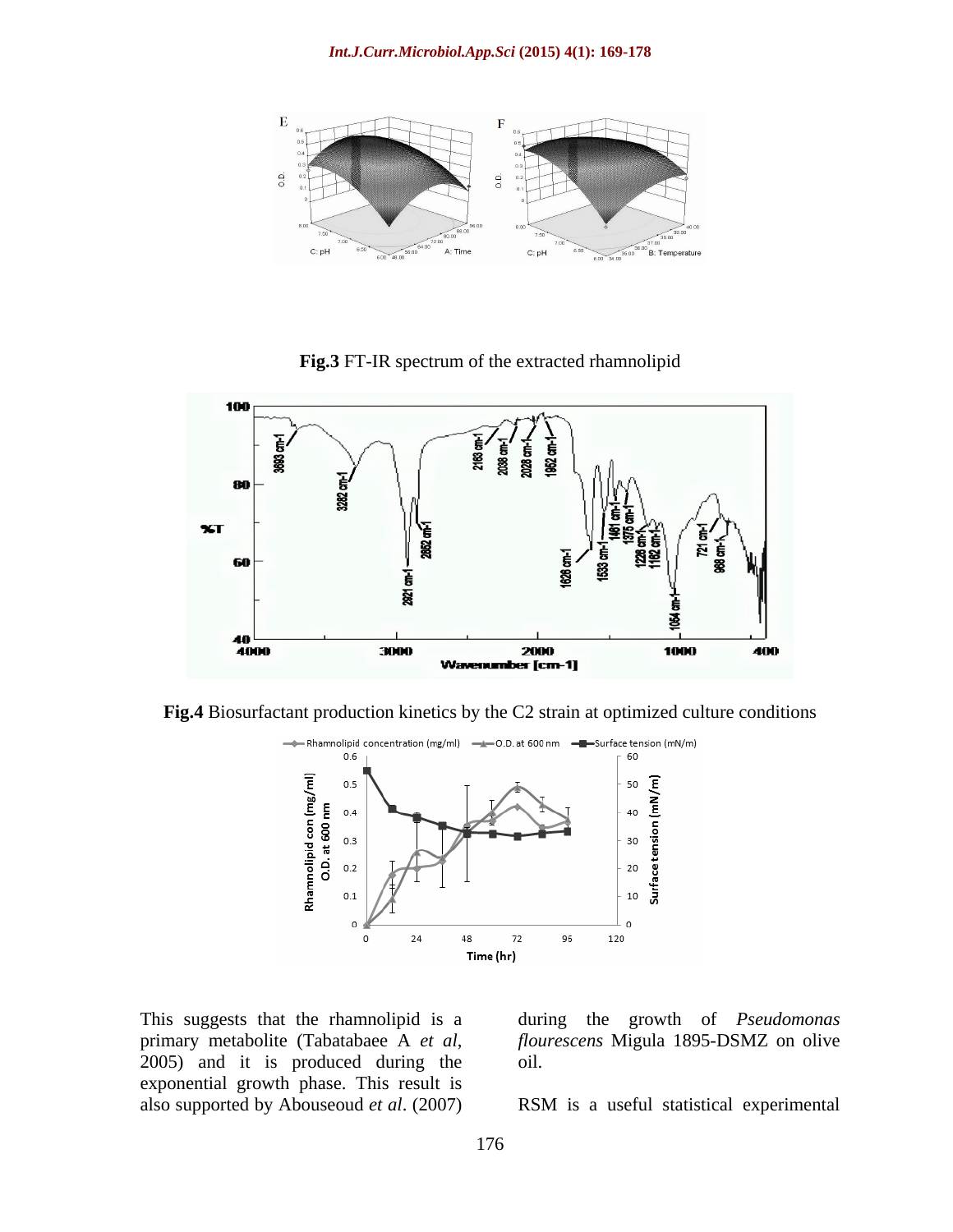technique to optimize the factors and their  $2000$ . Potential commercial interaction for any biotechnological applications of microbial surfactants. processes. In this present study we have optimized the process parameters to find the condition for maximum rhamnolipid Bednarski, W., Adamczak, M., Tomasik, production from *Catla catla* fish fat by *Pseudomonas aeruginosa* C2 using shake flask method by RSM with minimum by yeast. Bioresourc. Technol. 95: number of experiments and the optimum 15-18. conditions for lowest ST of 31.3 mN/m Benincasa, M., Abalos, A., Oliveira, I., were found as 72 hours incubation time at Manresa, A. 2004. Chemical

37 °C temperature and pH 7.00. We are biosurfactant produced by

interested to use isolated biosurfactant for  $1-8$ . work and also to utilize other cheap animal fats for the production of biosurfactant.

Grant Commission (Govt. of India) for providing financial support. Chemistry, Whistler RL, Wolform

- Abdel-Mawgoud, A.M., Lepine, F., Deshpande, M., Daniels, L. 1995.<br>Deziel E. 2010. Rhamnolinids: Evaluation of sophorolipid Deziel, E. 2010. Rhamnolipids: diversity of structures, microbial biosurfactant production by Containers and roles. Annl Microbiol bombicola using animal
- Abouseoud, M., Maachi, R., Amrane, A. Dubois, M., Gilles, K.A., Hamilton, J.K., 2007 Biosurfactant production from Rebers. D.A., Smith. F. *fluorescens*. Commun. Curr. Res. Educ. Top. Trends. Appl. Microbiol. (ed) A Mendez-Vilas: 340-347.
- Annadurai, G., Ling, Y.L., Lee, J.F. 2008. isotherm, kinetic and New York, U.S thermodynamic analysis. J. Hazard.
- Banat, I.M., Makkar, R.S., Cameotra, S.S.,

2000. Potential commercial Appl. Microbiol. Biotechnol. 53: 495-508.

- J., 2004. Application of oil refinery waste in biosynthesis of glycolipids by yeast. Bioresourc. Technol. 95: 15-18.
- Benincasa, M., Abalos, A., Oliveira, I., Manresa, A. 2004. Chemical structure, surface properties and biological activities of the biosurfactant produced by *Pseudomonas aeruginosa* LBI from soapstock. Anton. Van. Leeuw. 85: 1-8.
- pharmaceutical application in our further Bonilla, M., Olivaro, C., Corona, M., **Acknowledgement** *Pseudomonas putida* ML2. J. Appl. Vazquez, A., Soubes, M. 2005. Production and characterization of a new bioemulsifier from Microbiol. 98: 456-463.
- We thankfully acknowledge University Chandrasekaran, E.V., Bemiller, J.N. **References** ML edn. Academic Press Inc. New 1980. Methods in Carbohydrate Chemistry, Whistler RL, Wolform ML edn. Academic Press Inc. New York, 89-96.
	- origins and roles. Appl. Microbiol. *bombicola* using animal fat. Biotechnol. 86: 1323-1336. Bioresourc. Technol. 54: 143-150. Deshpande, M., Daniels, L. 1995. Evaluation of sophorolipid biosurfactant production by *Candida bombicola* using animal fat.
	- 2007. Biosurfactant production from Rebers, D.A., Smith, F. olive oil by *Pseudomonas*  Dubois, M., Gilles, K.A., Hamilton, J.K., Rebers, D.A., Smith, F. 1956 Colorimetric method for determination of sugar and related substances. In: Anal. Chem. 350- 356.
	- Adsorption of reactive dye from an (2003) Experiments in Physical aqueous solution by chitosan: Chemistry,  $7<sup>th</sup>$  ed. McGraw Hill, Garland CW, Nibler JW, Shoemaker DP (2003) Experiments in Physical ed. McGraw Hill, New York, U.S
	- Mater. 152: 337-346. Espuny, M.J., Infante, M.R., Haba, E., Pinazo, A., Jauregui, O., Espuny, M.J., Infante, M.R., Manresa, A. 2003. Physicochemical